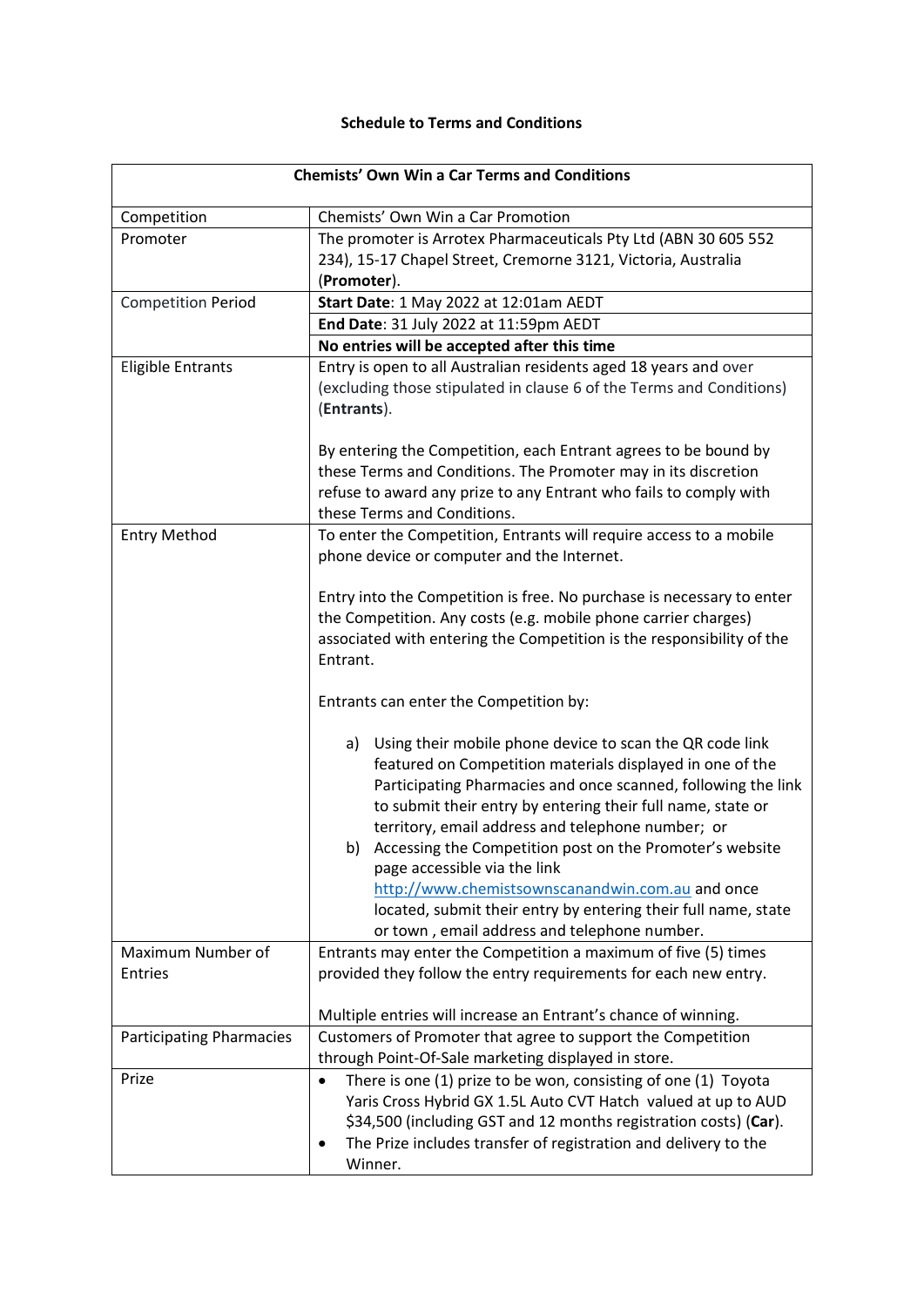|                                           | All taxes, costs, fees, charges, or expenses associated with the<br>$\bullet$                                                              |
|-------------------------------------------|--------------------------------------------------------------------------------------------------------------------------------------------|
|                                           | Prize, which are not specified in the Schedule, are the                                                                                    |
|                                           | responsibility of the Winner.                                                                                                              |
|                                           | The Car is not transferrable and cannot be exchanged for cash.<br>$\bullet$                                                                |
|                                           | The Promoter will not be responsible if the Car is lost, stolen or<br>$\bullet$<br>damaged.                                                |
|                                           | If for any reason the Car is not available, it will be substituted                                                                         |
|                                           | with a prize of equal or greater value at the Promoter's                                                                                   |
|                                           | discretion.                                                                                                                                |
| Total prize pool                          | The total prize pool is valued at up to AUD \$34,500 (including GST<br>and 12 month registration costs).                                   |
| <b>Draw Details</b>                       | The Draw will take place on 5 August 2022 at 11am AEDT at James                                                                            |
|                                           | Phillip Design, L4 420 St Kilda Road, Melbourne, 3000, VIC.                                                                                |
|                                           | The Competition is a game of chance. Skill plays no part in<br>determining the Winner. The winning ticket will be drawn at random          |
|                                           | by means of a randomised electronic draw conducted by James                                                                                |
|                                           | Phillip Design at the premises stated above.                                                                                               |
|                                           |                                                                                                                                            |
|                                           | The Promoter reserves the right to draw additional entries, and                                                                            |
|                                           | record them in the order drawn, in the event that an invalid entry is                                                                      |
|                                           | drawn or an Entrant drawn is ineligible.                                                                                                   |
| <b>Number of Winners</b>                  | One (1)                                                                                                                                    |
| <b>Winner Notification</b>                | On 5 August 2022 at 5pm AEDT the Winner, being the Entrant whose                                                                           |
|                                           | entry is drawn via electronic draw by James Phillip Design ] and                                                                           |
|                                           | determined to be the winning entry, will be notified by the Promoter<br>via the telephone number and email address provided by the Winner. |
| Public Announcement of                    | The Winner will be announced on the Arrotex website 10 August                                                                              |
| Winners                                   | 2022. The name and suburb (or town) of the Winner will be published                                                                        |
|                                           | at:                                                                                                                                        |
|                                           |                                                                                                                                            |
|                                           | http://www.chemistsownscanandwin.com.au                                                                                                    |
| <b>Prize Delivery</b>                     | The Prize will be delivered to the Winner via the residential address                                                                      |
|                                           | provided to the Promoter.                                                                                                                  |
| Prize Claim Date                          | The Winner will have one (1) months from the date they are notified<br>to claim the Prize.                                                 |
| <b>Unclaimed Prize Draw</b>               | If the Prize is not claimed by the Prize Claim Date or the winning entry                                                                   |
|                                           | is deemed invalid in accordance with the Entry Restrictions:                                                                               |
|                                           |                                                                                                                                            |
|                                           | the Promoter reserves the right (subject to regulatory<br>1)                                                                               |
|                                           | approval, if required) to conduct a redraw to determine an                                                                                 |
|                                           | alternate recipient for the Prize (Unclaimed Prize Draw).                                                                                  |
|                                           |                                                                                                                                            |
|                                           | the Unclaimed Prize Draw will occur on 5 <sup>th</sup> September 2022<br>2)                                                                |
|                                           | at 12pm AEST at L4 420 St Kilda Road Melbourne 3000.                                                                                       |
| Notification of Unclaimed<br>Prize winner | The Unclaimed Prize Winner will be notified via the telephone<br>number and email address provided by the Entrant on 5th September         |
|                                           | 2022.                                                                                                                                      |
| Public announcement of                    | The Unclaimed Prize Winner's name and suburb (or town) will be                                                                             |
| Winner from Unclaimed                     | published on 15 <sup>th</sup> September 2022 on the Arrotex website:                                                                       |
| Prize Draw                                |                                                                                                                                            |
|                                           | www.chemistsown.com.au                                                                                                                     |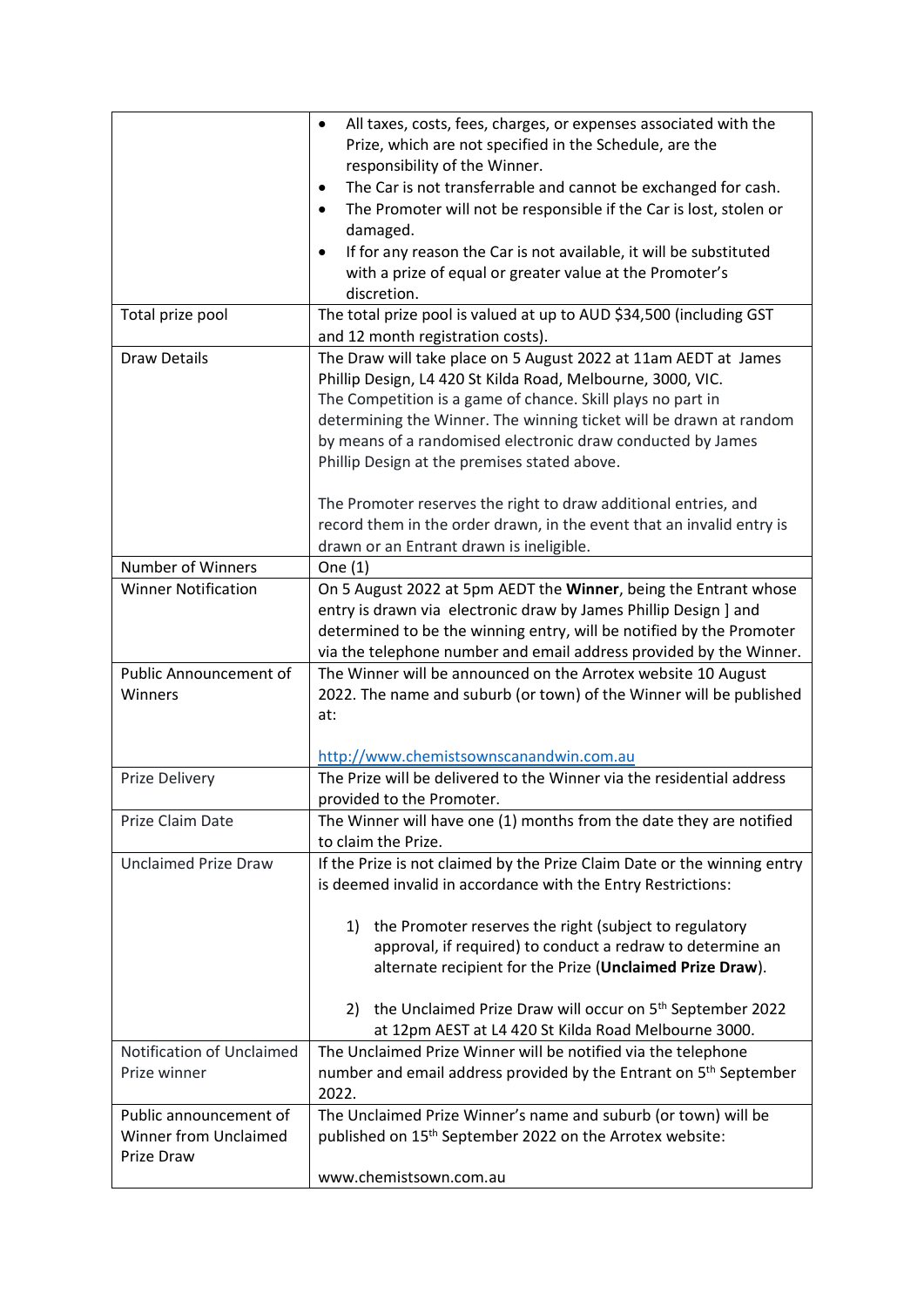## **General Terms and Conditions**

#### **Introduction**

- 1. By entering the Competition, each Entrant agrees to be bound by the Terms and Conditions of the Competition. The **Terms and Conditions of the Competition** comprise these General Terms and Conditions, the Schedule to these General Terms and Conditions and any instructions and prize information relating to the Competition on the Promoter's Website.
- 2. Each Entrant agrees and acknowledges that they have read the Terms and Conditions of the Competition and that entry into the Competition constitutes acceptance of the same.
- 3. All capitalised terms used in these General Terms and Conditions have the meaning given in the Schedule, unless stated or as the context otherwise provides. In the event of any inconsistency between the Schedule to these General Terms and Conditions (**Schedule**) and these General Terms and Conditions, the Schedule will prevail.
- 4. The Promoter may in its absolute discretion refuse to award any Prize to any Entrant that fails to comply with the Terms and Conditions of the Competition.
- 5. Entrants are responsible for any and all expenses that they incur in entering the Competition and they will not be reimbursed regardless of whether they win the Competition or not.

## **Entry Restrictions**

- 6. Eligibility to enter the Competition is subject to the Entry Restrictions. An Entrant to the Competition must be an individual and not a company or organisation. Entry is not open to directors, management, employees, officers and contractors (and their immediate family members) of the Promoter and any related bodies corporate of the Promoter, agencies, retailers and suppliers directly associated with the Competition, or with the provision of the Prize.
- 7. "**Immediate family"** means any of the following: spouse, ex-spouse, de-facto spouse, child or step child (whether by natural or by adoption), grand child or stepgrandchild, parent, step-parent, grandparent, step-grandparent, uncle, aunt, niece, nephew, brother, sister, step-brother, step-sister or cousin.

#### **Entry Requirements/Method**

- 8. Entrants must enter the Competition in accordance with the Entry Method (and any other entry details provided by the Promoter on the Website) during the Competition Period. Failure to do so will result in an invalid entry. The Promoter will not advise an Entrant if their entry is deemed invalid.
- 9. Entries must be received by the Promoter during the Competition Period. All entries are deemed to be received at the time of receipt by the Promoter, not the time of transmission by the Entrant. Records of the Promoter and its agencies are final and conclusive as to the time of receipt. The Promoter accepts no responsibility for any late, lost or misdirected entries due to technical disruptions, network congestion or for any other reason.
- 10. Entrants may submit entries up to the Maximum Number of Entries. If multiple entries are permitted, each entry must be submitted separately.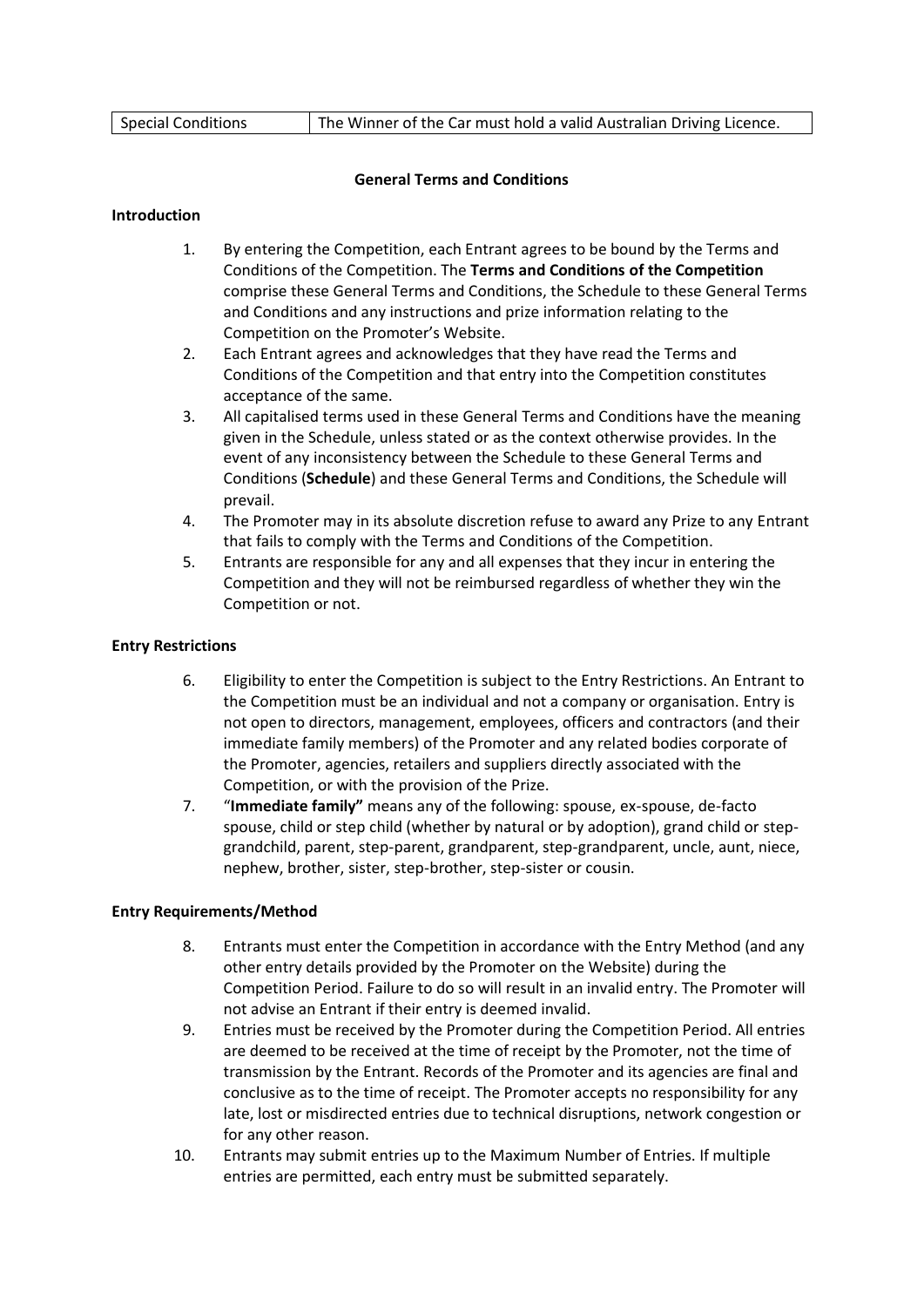- 11. The Promoter accepts no responsibility for any late, lost, delayed, incomplete, incorrectly submitted, corrupted, illegible or misdirected entries, claims or correspondence whether due to omission, error, alteration, tampering, deletion, theft, destruction, disruption to any communication network or medium, or otherwise including those entries not received by the Promoter for any reason. The Promoter is not liable for any consequences of user error including (without limitation) costs incurred.
- 12. Entrants will require access to the Internet to enter the Competition.
- 13. The Prize will be awarded to the first valid entry drawn randomly in accordance with the Draw Details..
- 14. The Winner does not need to be present at the Draw unless expressly stated to the contrary.
- 15. All Competition entries may be subject to verification by the Promoter. Entrants must, within seven (7) days of being asked and at the Promoter's cost, allow the Promoter to inspect and copy any documents that the Promoter may request establishing eligibility to enter the Competition, including but not limited to evidence of age, residence and identity.
- 16. The Promoter may decide in its sole discretion which documents are considered suitable for establishing eligibility to enter or win. If a Winner cannot provide suitable proof of eligibility to the Promoter's satisfaction, they forfeit their Prize in whole and no substitute or compensation will be offered.
- 17. The Promoter may in its absolute discretion not accept a particular entry, may disqualify an entry, or cancel the Competition at any time without giving reasons and without liability to any Entrants, subject to any written directions from a regulatory authority. Without limiting this, the Promoter reserves the right to verify the validity of entries, prize claims and Entrants and to disqualify any Entrant who submits an entry or prize claim that is misleading or not in accordance with these Terms and Conditions or who manipulates or tampers with the entry process. In the event that the Winner breaches these Terms and Conditions, the Winner will forfeit the Prize in whole and no substitute will be offered. Verification is at the discretion of the Promoter, whose decision is final. Failure by the Promoter to enforce any of its rights at any stage does not constitute a waiver of those rights.
- 18. An entry cannot be modified after it has been submitted.

## **Competition Period**

19. The Competition will be conducted during the Competition Period. Any entry received after the expiry of the Competition Period will be deemed invalid. No responsibility is accepted for late, lost, delayed or misdirected entries.

#### **Entry Material**

20. Entries must be submitted in accordance with the Entry Method. The Promoter takes no responsibility where it is unable to contact the Prize winner who has not provided correct or complete contact details. If an Entrant's contact details change during the Competition Period, it is the Entrant's responsibility to notify the Promoter.

### **Maximum Number of Entries**

21. Entrants can enter the Competition up to the Maximum Number of Entries specified in the Schedule. Entries must be submitted separately and each entry must individually meet the requirements in the Schedule and are subject to the Entry Restrictions.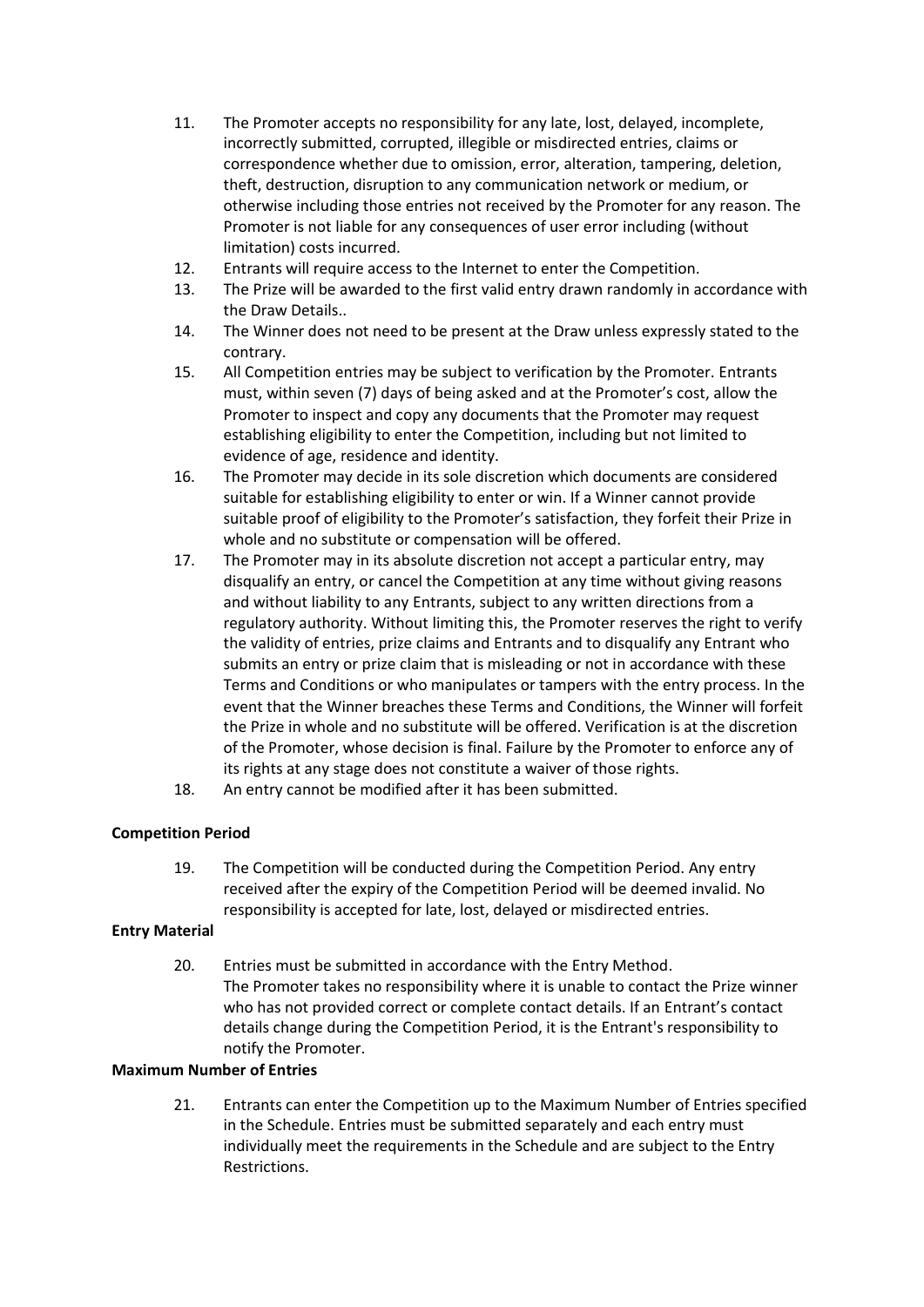22. Multiple entries will increase an Entrant's chance of winning.

## **Prize Redemption**

- 23. The Winner will be notified in accordance with the Winner Notification and Notification of Unclaimed Prize Winner (if applicable) sections of the Schedule.
- 24. Notification to the Winner will be deemed to have occurred on the later of the time the Winner receives actual notification from the Promoter or two business days thereafter. The notification will include details about how the Prize can be claimed.
- 25. The Prize will be delivered to the residential address provided by the Winner.
- 26. If the Prize is to be delivered directly to the Winner by a third party supplier, the Promoter accepts no responsibility or liability for any delay or failure by the third party to deliver the Prize, any loss or damage to the Prize, any delay or failure relating to the Prize itself or failure by the third party supplier to meet any obligations in these Terms and Conditions or otherwise.
- 27. The Winner's name and state or territory of residence will be published in accordance with the Public Announcement of Winners section of the Schedule (if applicable).

#### **Prize**

- 28. There is 1 (one) x Toyota Yaris Cross Hybrid GX 1.5L Auto CVT Hatchvalued at \$35,500 (including GST and 12 month registration costs) to be won.
- 29. The Prize will be awarded as specified in the Schedule. The Prize value is the recommended retail value as provided by the relevant supplier, is in Australian dollars and is correct as at the time of the commencement of the Competition Period. The Promoter accepts no responsibility for any variation in the Prize value.
- 30. Entrants acknowledge that they must comply with the registration and licencing requirements in their State or Territory when taking possession of the Prize.
- 31. Unless expressly stated as being included in the Prize, all other costs and expenses associated with taking possession of the Prize become the responsibility of Winner, including but not limited to:
	- a. taxes
	- b. vehicle and third party insurance;
	- c. dealer delivery;
	- d. all other incidental and ancillary costs incurred by Winner as a direct or indirect result of taking the Prize.
- 32. The Promoter will do all things necessary to transfer registration and ownership of the Prize to the Winner in accordance with the applicable State or Territory regulations.
- 33. The Winner must provide any information and cooperation reasonably required by the Promoter to arrange for the Prize to be provided to the Winner, including for the Promoter to arrange for the Prize to be registered in the name of the Winner.
- 34. The Prize is not transferrable, exchangeable or redeemable for cash.
- 35. The Prize may not, without the prior written consent of the Prize Supplier and the Promoter, be resold or offered for resale at a premium (including via online auction sites) or used for advertising, promotion or other commercial purposes (including competitions and trade promotions) or to enhance the demand for other goods or services. If a Prize is sold or used in breach of this condition, the Promoter or the Prize supplier may, at their absolute discretion, withdraw the Prize. Where a Prize has been withdrawn in accordance with this clause, no refund, substitute or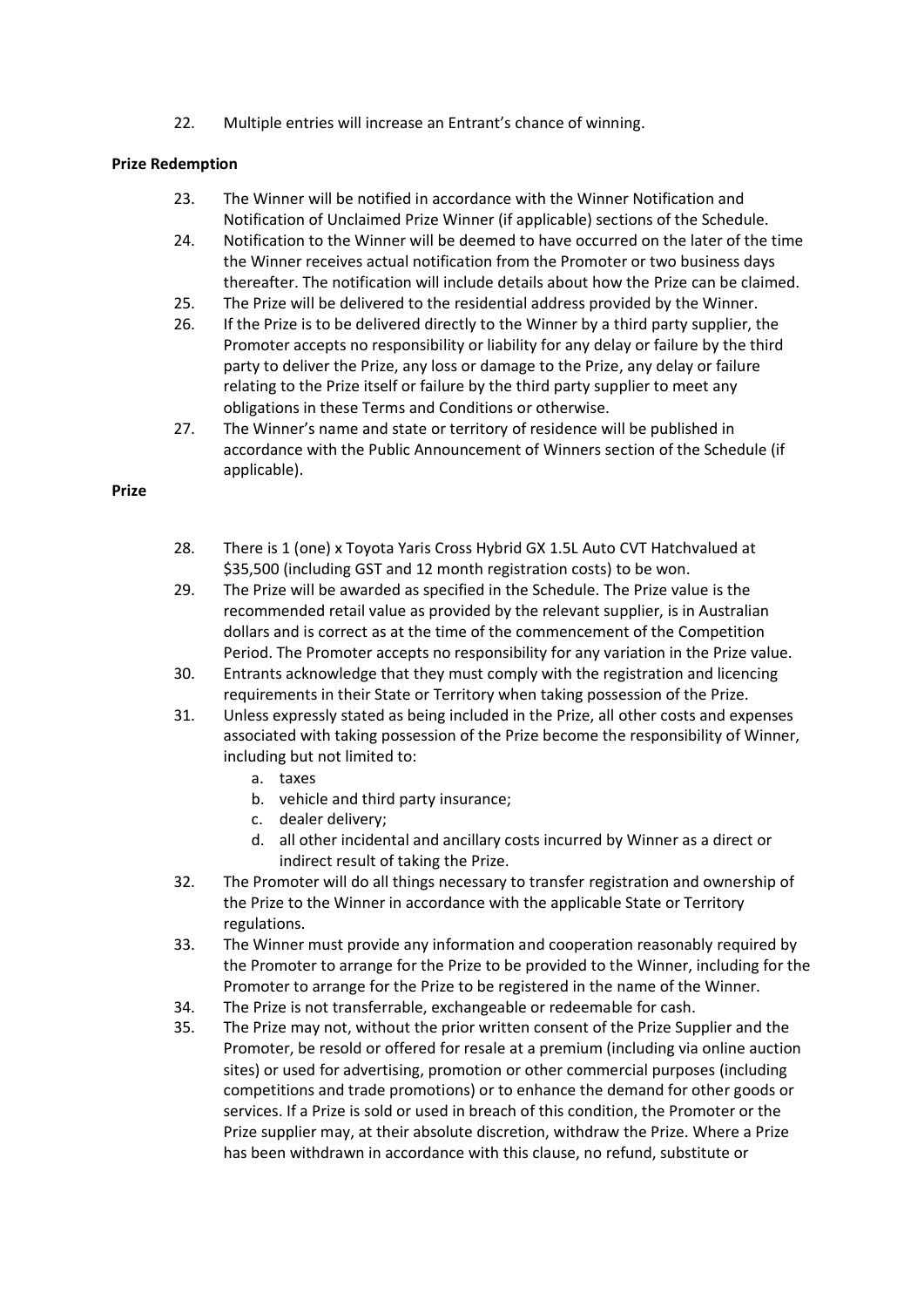compensation will be offered and the Winner and any person who has purchased or otherwise bears that ticket will be refused entry.

- 36. The Winner of the Prize must be able to register the Prize in their own name. If the Winner is, through any legal incapacity or otherwise, unable to register the vehicle in their own name, then the Winner may assign the vehicle to another person (who consents to such assignment) with legal capacity for the purpose of registration. The Promoter takes no responsibility for any such arrangements between the Winner and the assignee.
- 37. The Winner should seek independent financial advice at the Winner's sole expense regarding any tax implications relating to the Prize or acceptance of the Prize.
- 38. It is a condition of accepting the Prize that the Winner must comply with all the conditions of use of the Prize and the Prize supplier's requirements. The Prize must be taken as stated and no compensation will be payable if the Winner is unable to use the Prize as stated.
- 39. If the Prize is unavailable for reasons beyond the Promoter's control, the Promoter reserves the right to substitute the Prize with a prize of equal or greater monetary value. This right is subject to any applicable legislation, regulations or directions from a regulatory authority.
- 40. Once a Prize has left the Promoter's premises, the Promoter takes no responsibility for the Prize being damaged, lost or stolen.

## **Unclaimed Prizes**

41. The Promoter will take all reasonable steps to identify and notify each Winner in an attempt to ensure that each Winner receives their Prize. However, if a Winner cannot be identified or does not claim the Prize by the Unclaimed Prize Draw time and date set out in the Schedule, the Promoter may conduct an Unclaimed Prize Draw in accordance with the Unclaimed Prize Draw section of the Schedule (if applicable). In the event that the Unclaimed Prize Draw takes place, the Promoter will attempt to contact the Winner of the Unclaimed Prize Draw in accordance with the Notification of Unclaimed Prize Draw section of the Schedule, and if applicable, the name and Stateor Territory of residency of any winner of the Unclaimed Prize Draw will be published in accordance with the section of the Schedule entitled Public Announcement of Winners from Unclaimed Prize Draw. If a prize is no longer available the Promoter may substitute with a prize of higher or equal value subject to any written directions from a regulatory authority.

#### **Publicity**

- 42. By accepting the Prize, the Winner agrees, if requested by the Promoter, to:
	- a. provide comments about the Competition and/or a photo or audio-visual clip of themselves; and
	- b. participate in any promotional activity in connection with the Competition or the Prize,

without reference or compensation to the Winner.

#### **General**

43. All entries become the property of the Promoter and will be used solely for the purpose of conducting this Competition. The Promoter is bound by the Australian Privacy Principles in the *Privacy Act 1998*. The Promoter will collect, store, use and disclose personal information as set out in its Privacy Policy, which can be viewed at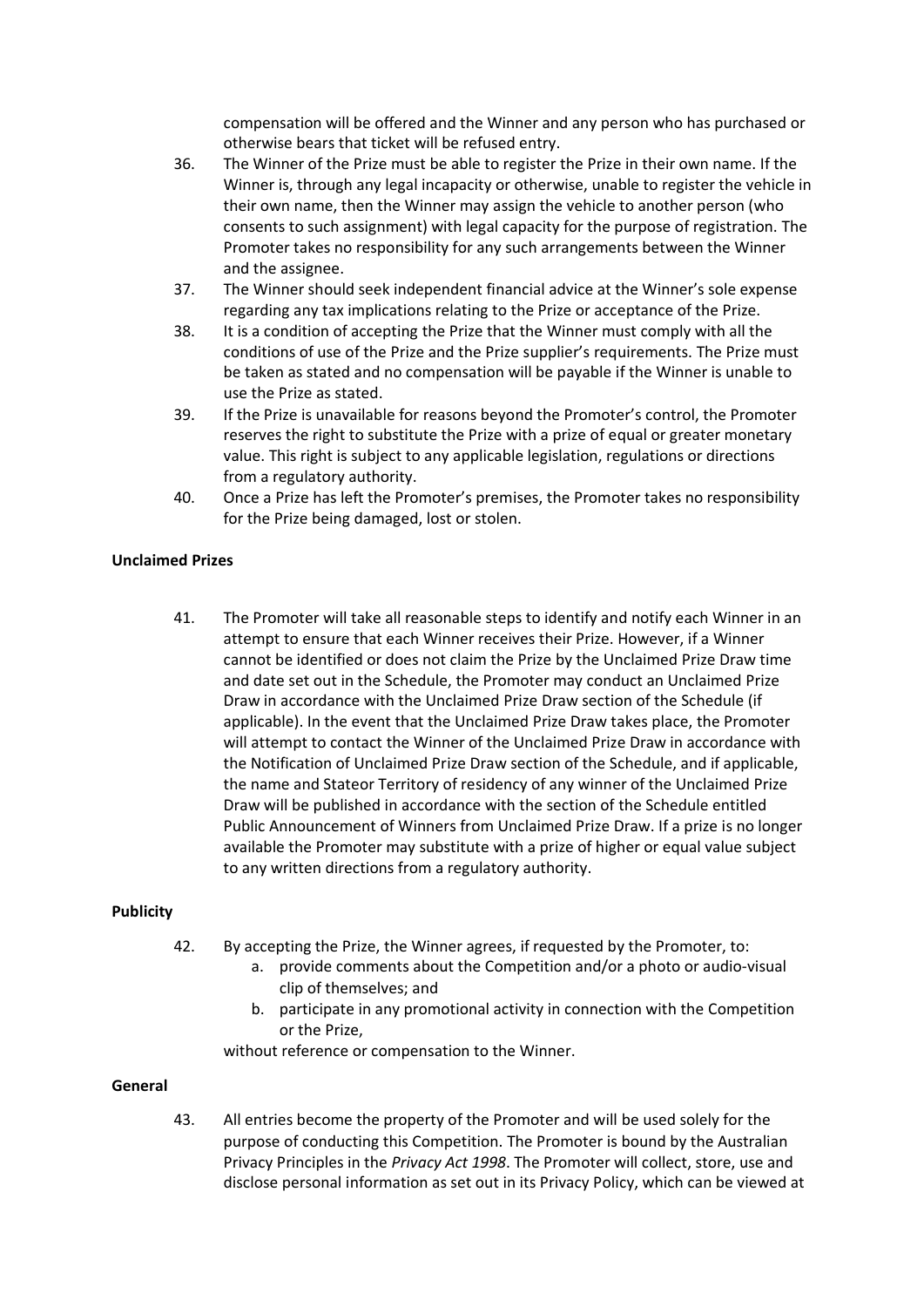[www.arrotex.com.au.](http://www.arrotex.com.au/) The Promoter may, unless otherwise advised by an Entrant, use the Entrant's personal information to market the Promoter's products or services directly to the Entrant and for other promotional activities such as for customer profiling purposes, surveying customers, and this may include sending electronic messages. A request to opt out of receiving marketing communications, access, update or correct any information should be directed to the Promoter at [info@chemistsown.com.au].

- 44. The Promoter and its associated agencies and companies shall not be liable for any loss (including, without limitation, indirect or consequential loss), expenses, damage, personal injury or death which is suffered or sustained (including but not limited to that arising from any person's negligence) in connection with the Entrant's Competition entry and/or the use of any prize, except any liability that cannot be excluded by law (in which case that liability is limited to the minimum allowable by law).
- 45. Each Entrant shall indemnify the Promoter (and their respective directors, officers, employees and agents (each an "**indemnified person**") for any loss, liability, cost, damage or expense suffered or incurred by any indemnified person as a result of (i) the Entrant breaching any of these terms and conditions; (ii) a warranty given by the Entrant proving to be untrue; and (iii) any personal injury arising from or related to any wrongful or negligent act or omission by the Entrant in connection with this Competition. The Entrant's liability under the indemnity in this clause is reduced proportionately to the extent that the liability is caused or contributed to by the wrongful or negligent act or omission of any indemnified person.
- 46. In the case of the intervention of any outside act, agent or event which prevents or significantly hinders the Promoter's ability (or that of a third party involved with the Competition) to proceed with the Competition on the dates and in the manner described in these Terms and Conditions, including but not limited to vandalism, natural disasters, COVID-19, acts of God, civil unrest, strike, war, act of terrorism, the Promoter's obligations in respect of the Competition will be suspended for the duration of the event and, in addition, the Promoter may in its absolute discretion cancel the Competition and recommence it from the start on the same conditions, subject to approval of the relevant authorities.
- 47. The Promoter and its associated agencies and companies will not be liable for any delay, damage, or loss in transit of the Prize.
- 48. Nothing in these Terms and Conditions limits, excludes or modifies or purports to limit, exclude or modify the statutory consumer guarantees as provided under the *Competition and Consumer Act (Cth) 2010*, as well as any other implied warranties under any similar consumer protection laws in the State and Territories of Australia.
- 49. Entrants consent to the Promoter using the personal information provided in connection with this Promotion for the purposes of facilitating the conduct of the Promotion and awarding any prizes, including to third parties involved in the Promotion and any relevant authorities.
- 50. The Promoter reserves the right to cancel or amend the Competition or these Terms and Conditions if it has reasonable grounds for doing so. Any changes to the Competition or these Terms and Conditions will be announced by the Promoter on its website accessible through link http://www.chemistownscanandwin.com.au
- 51. By entering the Competition each Entrant accepts the Terms and Conditions. Failure to comply with any of the Terms and Conditions will result in immediate forfeiture of the Prize or disqualification from the Competition.
- 52. These Terms and Conditions and the Schedule constitute the entire terms and conditions between each Entrant and the Promoter with respect to the Competition.